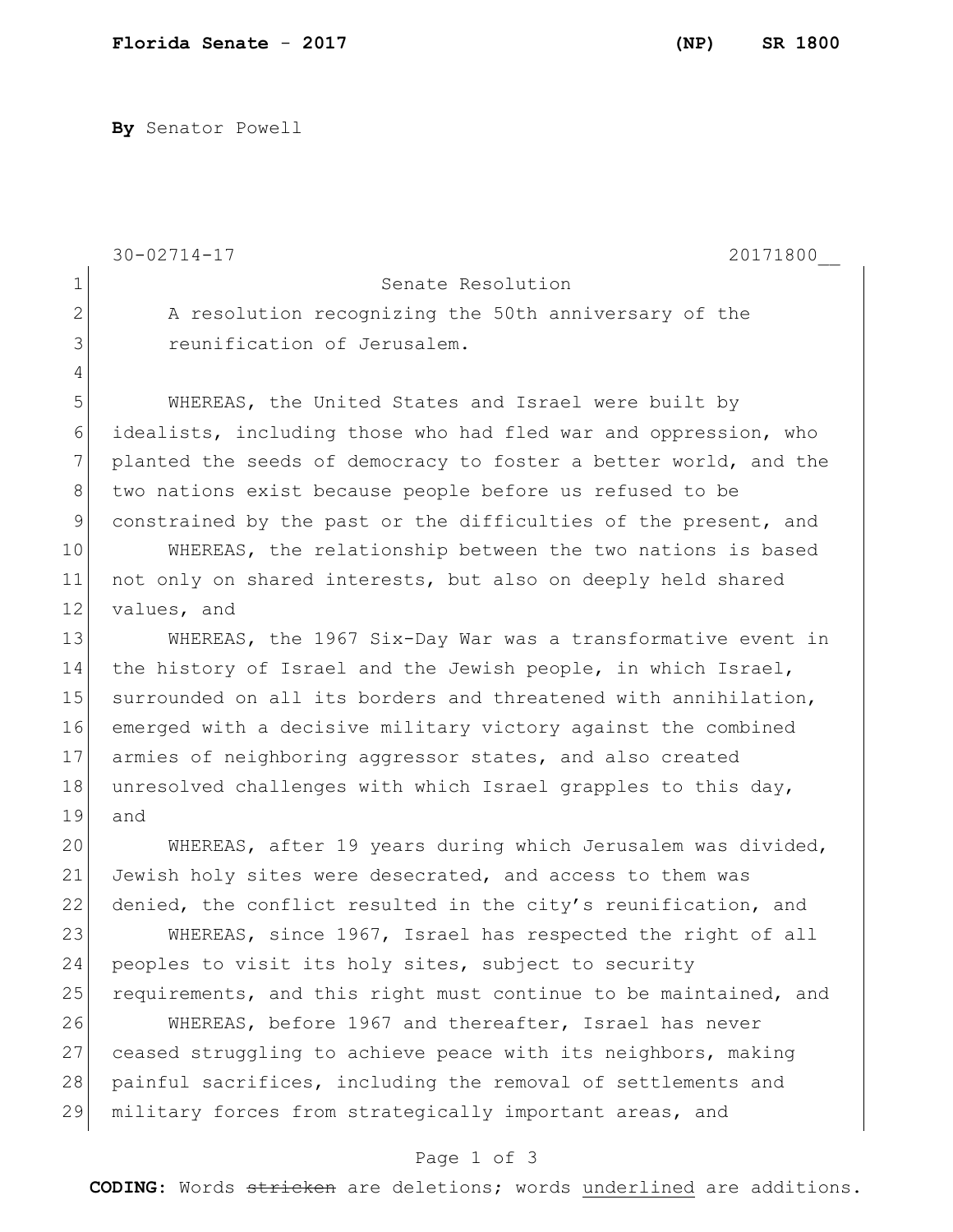30-02714-17 20171800\_\_ 30 WHEREAS, a peace treaty with Egypt was forged in 1979, under which Israel withdrew from the Sinai, and, in 1994, Jordan 32 and Israel signed a peace treaty, and, despite numerous crises, the treaties remain intact and provide an important source of stability in the region, leading to vital security cooperation in the face of threats to these nations, and WHEREAS, the Six-Day War left Israel in control over the lives of millions of Palestinians living in the West Bank and 38 Gaza, causing enormous trauma and suffering on both sides, and WHEREAS, in the pursuit of peace and reconciliation, Israel has engaged in direct negotiations with Palestinian leaders since 1993 and forged interim agreements leading to territorial 42 concessions under which, despite tensions, terrorism, and other difficulties, Israel has developed a working administrative and security relationship with the Palestinian National Authority, 45 and WHEREAS, Israel further unilaterally disengaged from Gaza in 2005, with the aim of improving the situation for 48 Palestinians, and 49 WHEREAS, despite numerous efforts over the years, a peace agreement between Israel and the Palestinian leadership has 51 proven to be elusive, with Israel accepting and Palestinian 52 leaders rejecting numerous peace offers since 1947, and WHEREAS, while the current environment has not been conducive to peace initiatives, it is hoped that Israel and the Palestinian National Authority can resume negotiations leading to a comprehensive conflict-ending agreement resolving all 57 outstanding issues, including borders; refugees, both

## Page 2 of 3

58 Palestinian and Jewish people from Arab states; security;

**CODING**: Words stricken are deletions; words underlined are additions.